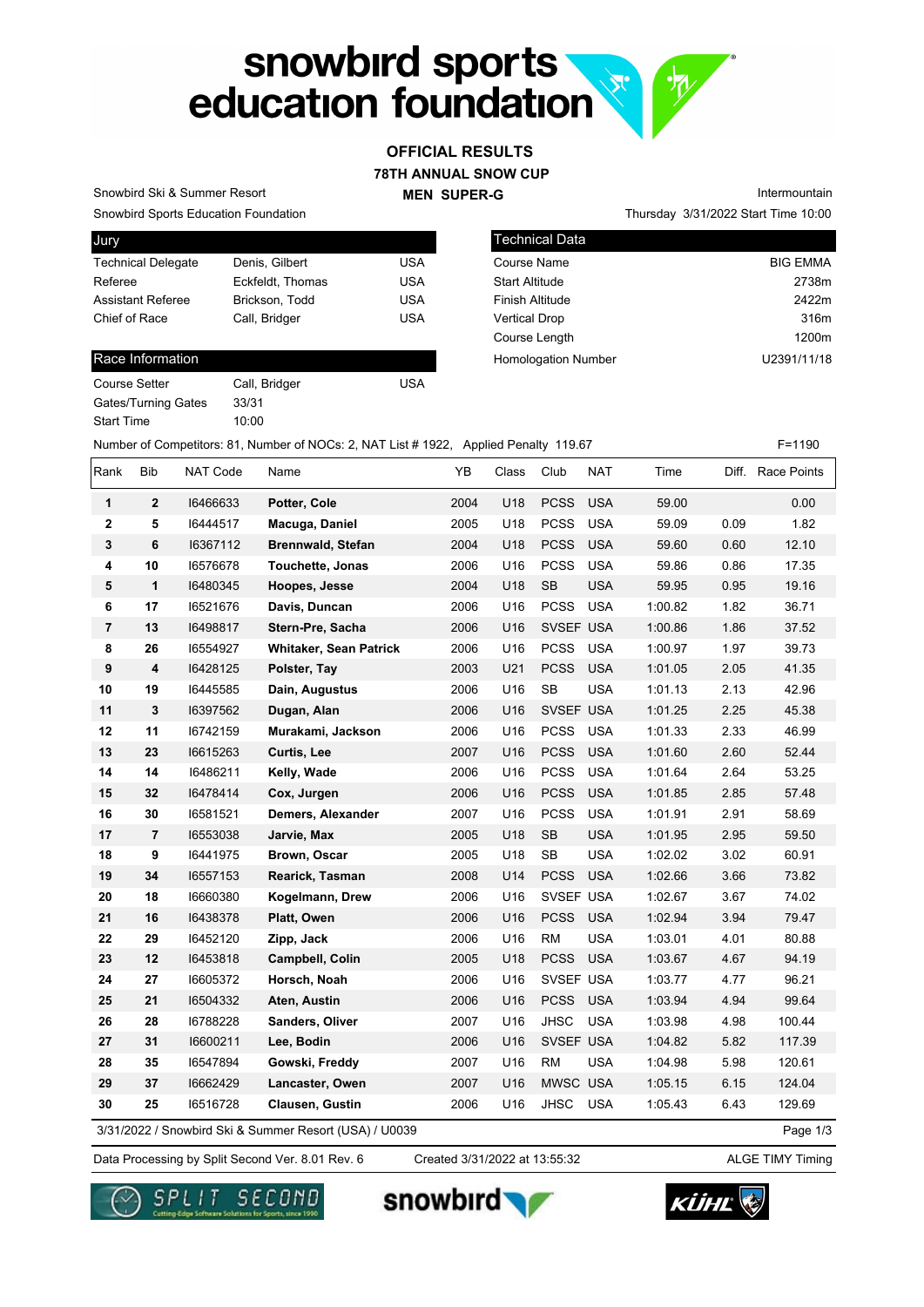## **78TH ANNUAL SNOW CUP MEN SUPER-G OFFICIAL RESULTS**

Snowbird Sports Education Foundation Snowbird Ski & Summer Resort

Intermountain

Thursday 3/31/2022 Start Time 10:00

| Rank | Bib        | NAT Code | Name                            | YB   | Class     | Club                 | NAT        | Time    | Diff. | Race Points |
|------|------------|----------|---------------------------------|------|-----------|----------------------|------------|---------|-------|-------------|
| 31   | 38         | 16548311 | <b>Bland, Charlie</b>           | 2008 | U14       | <b>SB</b>            | <b>USA</b> | 1:05.53 | 6.53  | 131.71      |
| 32   | 36         | 16512453 | Kath, Nikolas                   | 2006 | U16       | <b>SB</b>            | <b>USA</b> | 1:05.59 | 6.59  | 132.92      |
| 33   | 41         | 16553723 | Sibley, Nicolas                 | 2005 | U18       | <b>PCSS</b>          | <b>USA</b> | 1:06.35 | 7.35  | 148.25      |
| 34   | 63         | 16830806 | <b>Baird, Beckett</b>           | 2007 | U16       | <b>PCSS</b>          | <b>USA</b> | 1:06.53 | 7.53  | 151.88      |
| 35   | 33         | 16566485 | Morasch, Declan                 | 2006 | U16       | <b>RM</b>            | <b>USA</b> | 1:07.28 | 8.28  | 167.00      |
| 36   | 22         | 16511017 | <b>Tobler-Wrathall, Gilbert</b> | 2005 | U18       | SB                   | <b>USA</b> | 1:07.60 | 8.60  | 173.46      |
| 37   | 44         | 16644428 | Tang, Winston                   | 2006 | U16       | <b>PCSS</b>          | <b>USA</b> | 1:07.65 | 8.65  | 174.47      |
| 38   | 48         | 16549982 | Comey, Maddox                   | 2007 | U16       | SB                   | <b>USA</b> | 1:07.71 | 8.71  | 175.68      |
| 39   | 43         | 16590578 | Scanlan, John                   | 2007 | U16       | <b>PCSS</b>          | <b>USA</b> | 1:07.77 | 8.77  | 176.89      |
| 40   | 46         | 16898998 | Gellner, Riley                  | 2008 | U14       | <b>PCSS</b>          | <b>USA</b> | 1:08.05 | 9.05  | 182.53      |
|      | 39         | 16554618 | Sherman, Zeke                   | 2007 | U16       | <b>PCSS</b>          | <b>USA</b> | 1:08.05 | 9.05  | 182.53      |
| 42   | 20         | 16515818 | Dobrovinsky, Alex               | 2003 | U21       | <b>PCSS</b>          | <b>USA</b> | 1:08.19 | 9.19  | 185.36      |
| 43   | 45         | 15141924 | Horsley, Erich                  | 1972 | <b>SR</b> | SB                   | <b>USA</b> | 1:08.28 | 9.28  | 187.17      |
| 44   | 42         | 16640782 | Sivey, Xander                   | 2008 | U14       | <b>PCSS</b>          | <b>USA</b> | 1:08.39 | 9.39  | 189.39      |
| 45   | 40         | 16559747 | Shamah, Teodor                  | 2008 | U14       | <b>RM</b>            | <b>USA</b> | 1:08.46 | 9.46  | 190.80      |
| 46   | 56         | 16550683 | Swanwick, Rome                  | 2008 | U14       | SB                   | <b>USA</b> | 1:08.51 | 9.51  | 191.81      |
| 47   | 53         | 16779681 | Hertzberg, Tanner               | 2007 | U16       | <b>SBN</b>           | <b>USA</b> | 1:08.88 | 9.88  | 199.27      |
| 48   | 60         | 16534737 | Mickelson, Milan                | 2007 | U16       | RM                   | <b>USA</b> | 1:09.33 | 10.33 | 208.35      |
| 49   | 65         | 16611863 | <b>Butz, Andrew</b>             | 2007 | U16       | <b>PCSS</b>          | <b>USA</b> | 1:09.74 | 10.74 | 216.62      |
| 50   | 58         | 16720992 | Dennis, Chase                   | 2008 | U14       | <b>RM</b>            | <b>USA</b> | 1:09.96 | 10.96 | 221.06      |
| 51   | 61         | 16592031 | Sivo, Kye                       | 2008 | U14       | <b>PCSS</b>          | <b>USA</b> | 1:10.07 | 11.07 | 223.28      |
| 52   | 51         | 16558919 | Harvey, Cooper                  | 2008 | U14       | MWSC USA             |            | 1:10.19 | 11.19 | 225.70      |
| 53   | 62         | X7048237 | Godbout, Olivier                | 2006 | U16       | SOL                  |            | 1:10.99 | 11.99 | 241.83      |
| 54   | 52         | 16714651 | Glidden, Austin                 | 2007 | U16       | <b>PCSS</b>          | <b>USA</b> | 1:11.35 | 12.35 | 249.09      |
| 55   | 64         | 16738093 | Paulman, Fletcher               | 2008 | U14       | <b>SBN</b>           | <b>USA</b> | 1:11.52 | 12.52 | 252.52      |
| 56   | *66        | 16787159 | Firszt, Benjamin                | 2008 | U14       | SB                   | <b>USA</b> | 1:12.20 | 13.20 | 266.24      |
| 57   | 54         | 16567811 | Gandhi, Kyan                    | 2006 | U16       | SVSEF USA            |            | 1:12.26 | 13.26 | 267.45      |
| 58   | 73         | 16869650 | Doyle, Connor                   | 2006 | U16       | SB                   | <b>USA</b> | 1:12.49 | 13.49 | 272.09      |
| 59   | 55         | 16550251 | Stein, Ashland                  | 2007 | U16       | <b>PCSS</b>          | <b>USA</b> | 1:12.51 | 13.51 | 272.49      |
| 60   | 68         | 16640977 | <b>Bush, Samuel</b>             | 2008 | U14       | <b>PCSS</b>          | <b>USA</b> | 1:12.99 | 13.99 | 282.17      |
| 61   | *67        | 16618219 | Salinas, Jax                    | 2008 | U14       | RM                   | <b>USA</b> | 1:13.12 | 14.12 | 284.79      |
| 62   | $*74$      | 16919812 | Gensch, Wolfi                   | 2007 | U16       | JHSC                 | <b>USA</b> | 1:13.16 | 14.16 | 285.60      |
| 63   | 70         | 16821466 | Copeland, Finn                  | 2008 | U14       | <b>PCSS</b>          | <b>USA</b> | 1:14.38 | 15.38 | 310.21      |
| 64   | 71         | 16588893 | Harman, Devon                   | 2008 | U14       | $\mathsf{SB}\xspace$ | <b>USA</b> | 1:14.74 | 15.74 | 317.47      |
| 65   | 77         | 17048252 | Holman, Reid                    | 2008 | U14       | SVSEF USA            |            | 1:15.26 | 16.26 | 327.96      |
| 66   | ${\bf 72}$ | 16922062 | Madeo, Niki                     | 2007 | U16       | SOL                  | USA        | 1:15.63 | 16.63 | 335.42      |
| 67   | 69         | 16910725 | Ize-Cedillo, Diego              | 2006 | U16       | <b>RM</b>            | <b>USA</b> | 1:16.12 | 17.12 | 345.30      |
| 68   | 79         | 16551336 | <b>Butterworth, William</b>     | 2008 | U14       | SB                   | <b>USA</b> | 1:18.07 | 19.07 | 384.63      |
| 69   | 75         | 16926600 | Sandberg, Dylan                 | 2006 | U16       | SOL                  | <b>USA</b> | 1:21.65 | 22.65 | 456.84      |
| 70   | *80        | 16789184 | Schlegel, Samuel                | 2008 | U14       | SB                   | <b>USA</b> | 1:22.71 | 23.71 | 478.22      |
| 71   | 81         | 16762517 | <b>Mennell, August</b>          | 2008 | U14       | SOL                  | <b>USA</b> | 1:29.19 | 30.19 | 608.92      |

 **NOT PERMITTED TO START**

 **DID NOT START: 3 competitors**

3/31/2022 / Snowbird Ski & Summer Resort (USA) / U0039

Data Processing by Split Second Ver. 8.01 Rev. 6 Created 3/31/2022 at 13:55:32 ALGE TIMY Timing

Created 3/31/2022 at 13:55:32

Page 2/3



snowbird